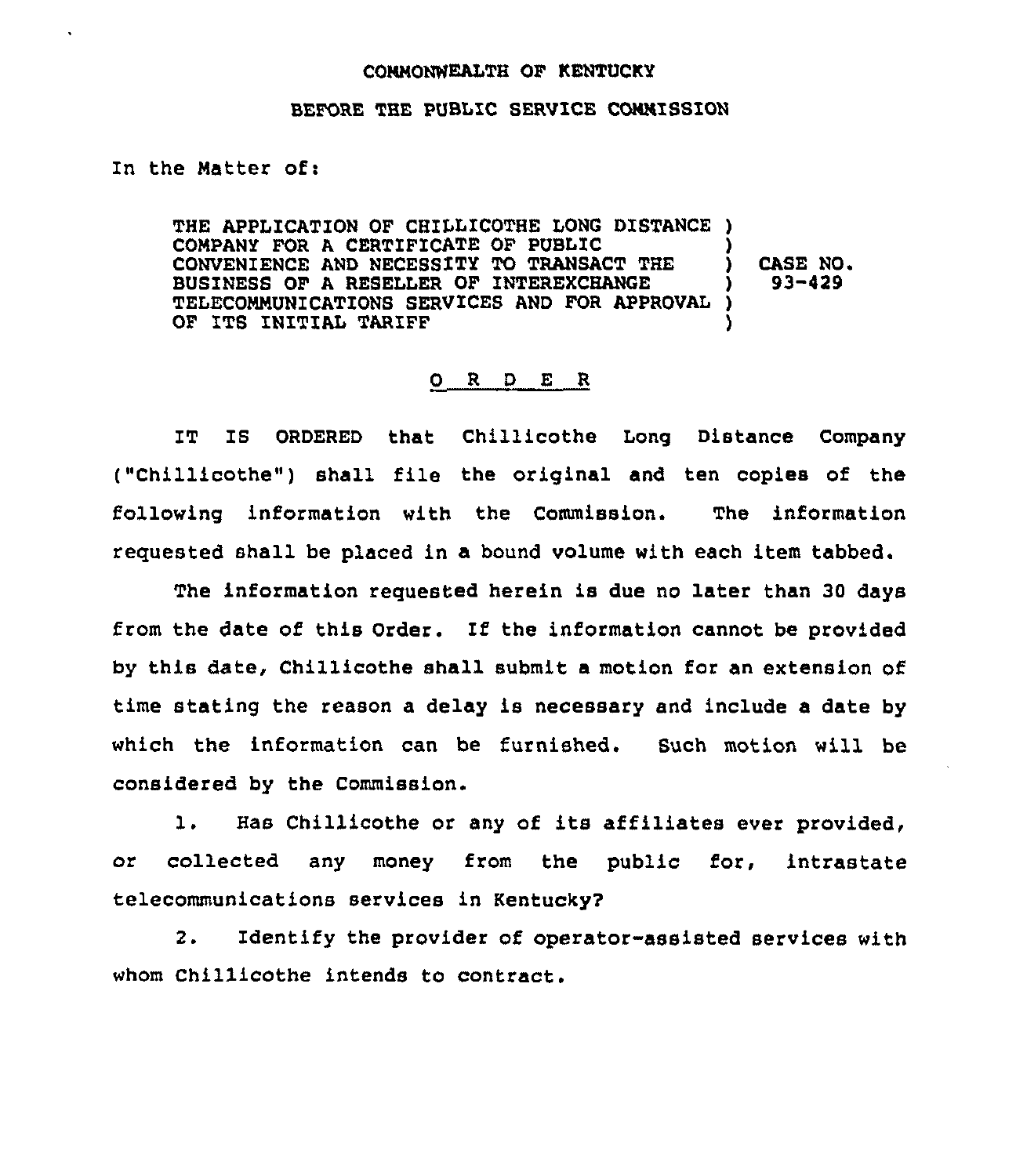3. Is Chillicothe aware of and willing to comply with the provisions of Administrative Case No.  $330<sub>r</sub><sup>1</sup>$  as summarized in Appendix A, attached hereto and incorporated herein.

4. Adjust the operator services rates proposed on original pages 35 and 36 which are in excess of ATsT's operator-assisted usage measured calling rates and surcharges.

5. Provide tariff sheets that describe the provisions and rates for private-line service.

6. Refer to Original Page 10, Individual Case Basis on your proposed tariff filed November 15, 1993. Is Chillicothe aware of 807 KAR 5:011, Section 13, and willing to comply with its requirements2

Done at Frankfort, Kentucky, this 5th day of January, 1994.

PUBLIC SERVICE COMMISSION

<u>fub</u>e\_ For the Commissio

ATTEST:

Executive Director

 $\mathbf{1}$ Administrative Case No. 330, Policy and Procedures in the<br>Provision of Operator-Assisted Telecommunications Services, Orders dated Narch <sup>27</sup> and Nay 3, 1991.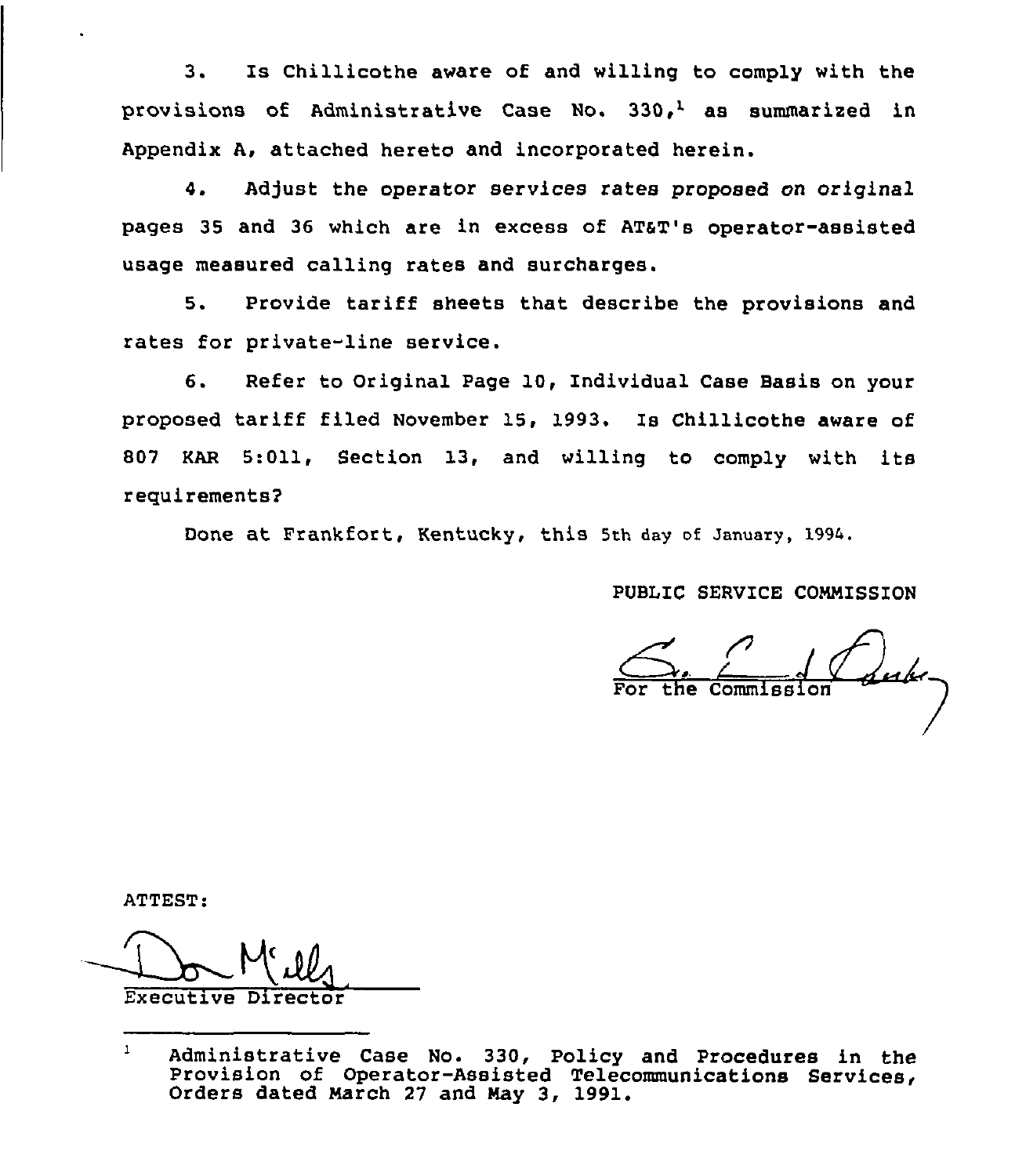## APPENDIX A

APPENDIX TO AN ORDER OF THE KENTUCKY PUBLIC SERVICE COMMISSION IN CASE NO. 93-429 DATED January 5, 1994

Conditions of Service for the Provision of Operator Services Adopted from Commission Orders in Administrative Case No. 330, Orders Dated March 27, 1991 and May 3,<br>1991.

(1) Operator-assisted services shall be subject to rate regulation and rates shall not exceed ATaT Communications of the South Central States, Inc.'s ("ATST") maximum approved rates. "Maximum approved rates" is defined to mean the rates approved by this Commission in AT&T's most recent rate proceeding for measured toll service applicable to operator-assisted calls, as well as the additional charges for operator assistance. Carriers are not permitted to include any other surcharges or to bill for uncompleted calls. Time-of-day discounts shall also be applicable. Carriers are also required to rate calls using the same basis that AT&T uses to rate calls, i.e., distance calculations based on points-of-call origination and termination, definitions of chargeable times, billing unit increments, rounding of fractional units, and minimum usages. When there is any change in AT&T's maximum approved rates, carriers shall file tariffs if necessary to comply with the requirements herein within 30 days of the effective date of ATaT's rate change.

(2) Except as otherwise indicated in this Order, non-dominant carriers shall be subject to regulation as delineated in the May 25, 1984 order in Administrative case No. 273 as well as any subsequent modifications to non-dominant carrier regulations. In the event of conflict, the terms of the instant Order shall take precedence, unless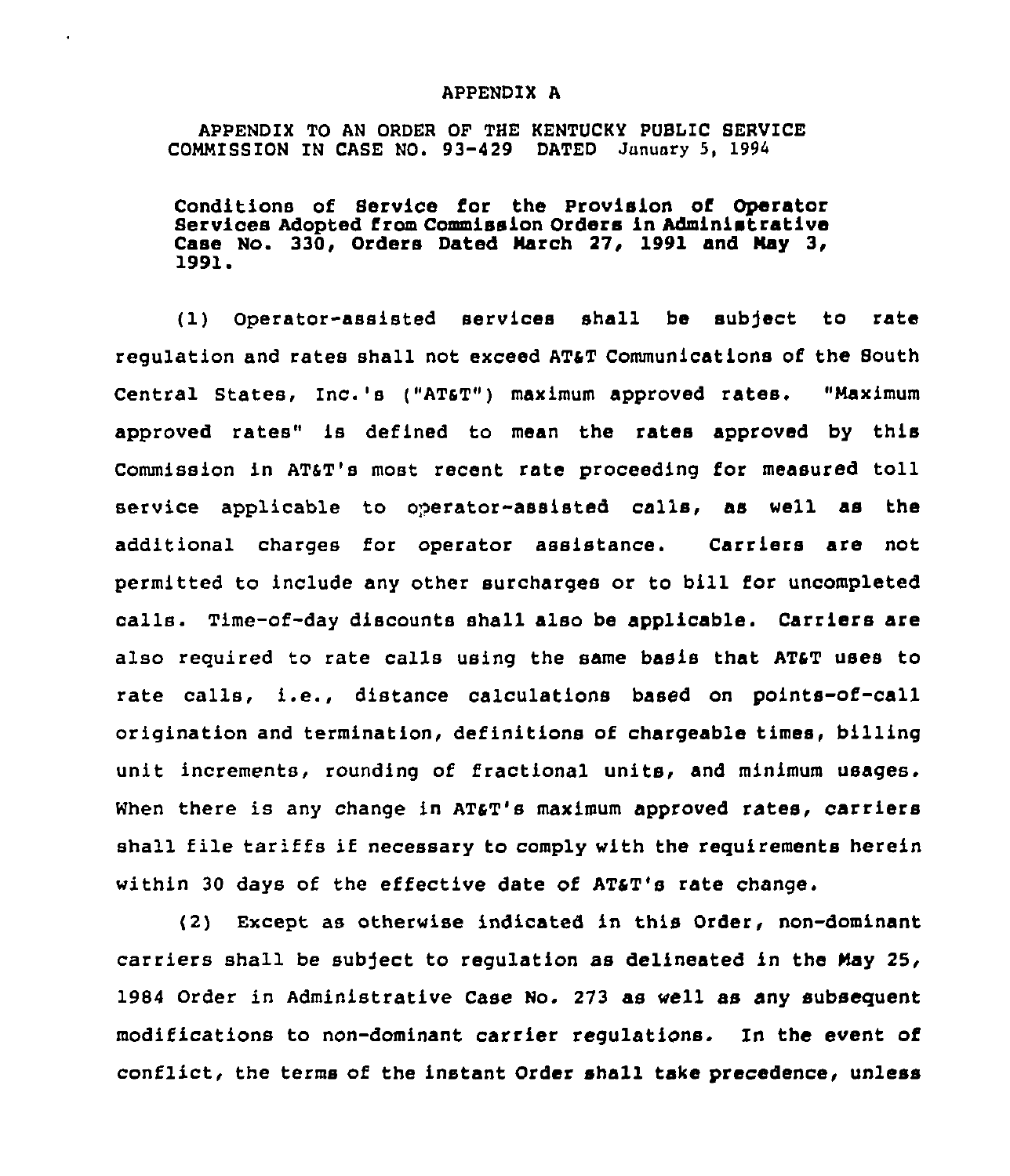<sup>a</sup> carrier is specifically relieved from compliance with any conditions contained herein. ATaT shall remain sub]ect to regulatory oversight as a dominant carrier.

(3) Operator service providers that provide service to traffic aggregators shall not allow access to the operator services of competing carriers to be blocked or intercepted. Blocking and interception prohibitions shall be included in tariffs and all contracts entered into with any traffic aggregator and shall state that violators will be subject to immediate termination of service after 20 days' notice to the owners of non-complying customer premises equipment.

(4) Traffic aggregator is defined to mean any person that, in the ordinary course of its operations, makes telephones available to the public or to transient users of its premises for intrastate telephone calls using a provider of operator services. Aggregatore include hotels and motels, hospitals, universities, airports, gas stations, and non-local exchange carrier pay telephone owners. This definition includes the provision of all non-local exchange carrier pay telephones even if no compensation is paid to the owner of the pay telephone. The residential use of operator services is specifically excluded from this definition.

(5) Access to the local exchange carriers'perators shall not be blocked or otherwise intercepted by traffic aggregators. Specifically, all "0-" calls, that is, when an end-user dials zero without any following digits, shall be directed to the local exchange carrier operators. In equal access areas, "0+" intraLATA calls, that is, when an end-user dials zero and then dials the digits of the